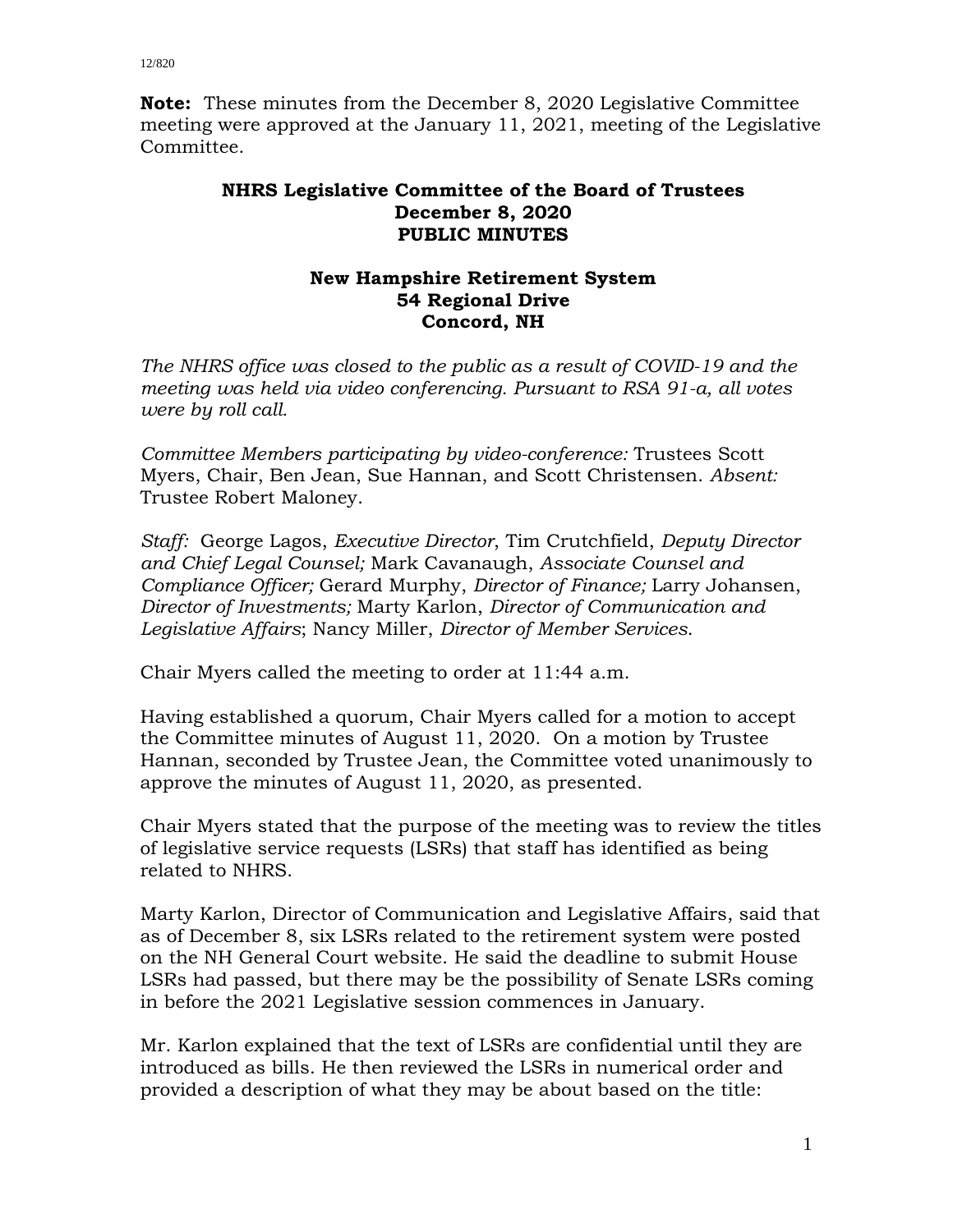*LSR 2020-0073 HB – Relative to administration by the retirement system of certain health care premium deductions.* Mr. Karlon said this legislation was requested by the NHRS Board in January to clarify whether the insurance premium charged to retired state employees is applied before or after the Medical Subsidy. He explained that the pandemic prevented the clarification from being introduced in the 2020 legislative session and that this LSR is being sponsored by a bipartisan group of legislators.

*2021-0119 HB – Requiring the independent investment committee of the New Hampshire retirement system to report investment fees.* Mr. Karlon said a bill with the same title was introduced last year and passed the House, then passed the Senate after being rolled into an omnibus bill, which was subsequently vetoed by the Governor due to other, non-NHRSrelated provisions contained in the bill.

*2021-0159 HB – Relative to payment by the state of a portion of retirement system contributions of political subdivision employers.* Mr. Karlon said this title was a repeat of previous attempts to restore some level of state aid for local employer teacher, police and fire retirement costs.

*2021-0466 HB – Allowing a school district to exempt its chief administrative officer from compulsory participation in the retirement system.* Mr. Karlon said this title was a repeat of prior legislation put forward by the City of Manchester. Trustee Myers explained that, as a city manager, he had the option, upon being hired, to not participate in NHRS with the consent of the city's governing body. This legislation would extend that option to school superintendents.

*2021-0471 HB – Relative to the amortization of retirement system unfunded accrued liability.* Mr. Karlon said that a 2017 bill with the same title sought to increase the amortization period for the retirement's unfunded pension liability by 10 years. Trustee Myers said the sponsor of this bill had provided the text to the NH Municipal Association, of which he is a member representing the City of Laconia. He said NHMA was meeting on December 18 to discuss whether to support this legislation.

*2021-0794 HB – Relative to workers' compensation offsets for certain retirement system benefits.* Mr. Karlon said this was in all likelihood a repeat of legislation passed in 2020 by the House and included in a Senate omnibus bill that was vetoed.

With no further business to discuss, on a motion by Trustee Hannan, seconded by Trustee Christensen, the Committee unanimously voted to adjourn the meeting.

Respectfully submitted,